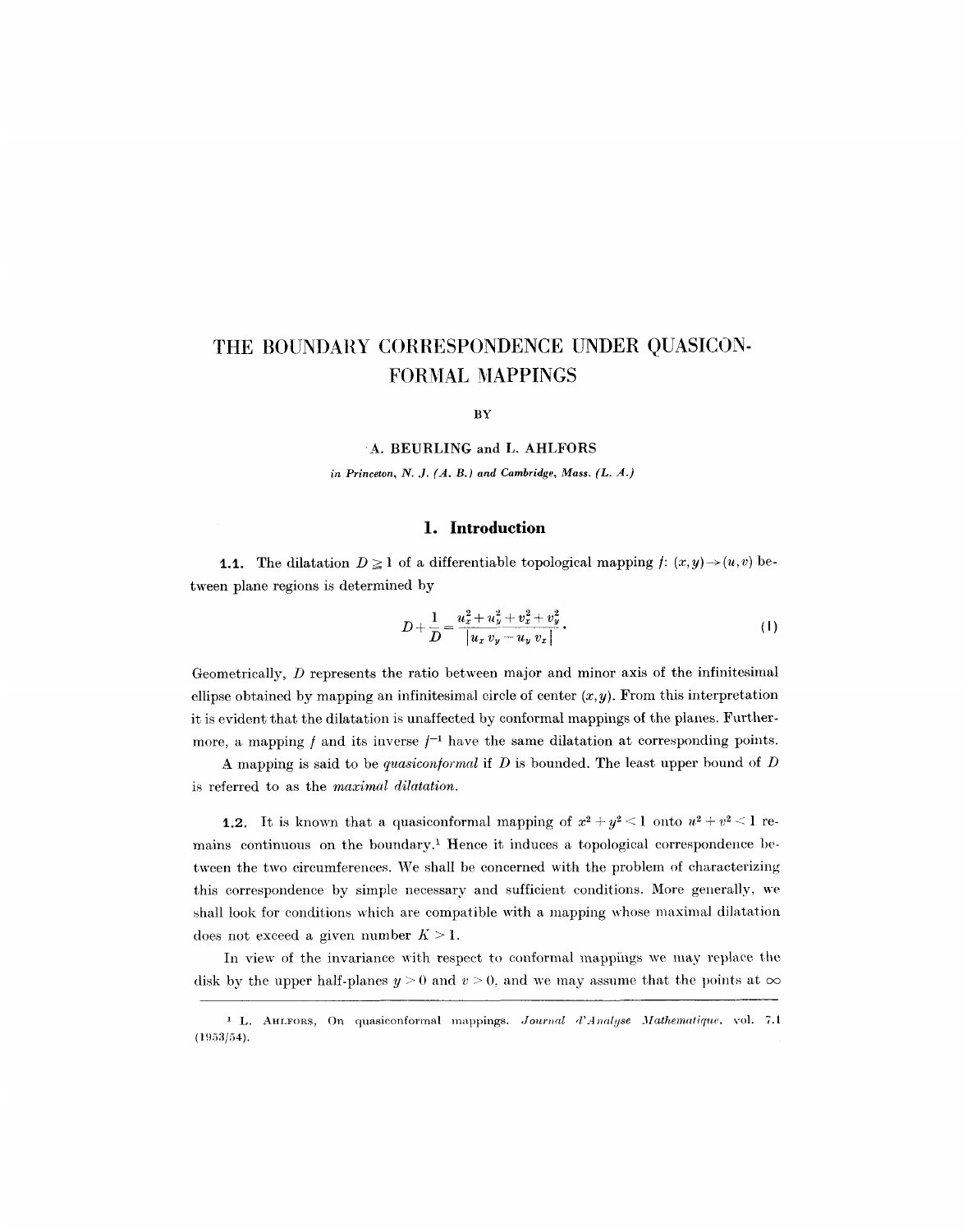correspond to each other under the mapping. In these circumstances the boundary correspondence is determined by a strictly monotone continuous function  $\mu(x)$ , in the sense that the point  $(x,0)$  is mapped on  $(\mu(x),0)$ . It is sufficient to consider the case of an increasing  $\mu(x).$ 

t.3. The main theorem that will be proved in this paper is the following:

THEOREM 1. *There exists a quasicon/ormal mapping o/ the hal/-planes with the boundary correspondence*  $x \rightarrow \mu(x)$  *if and only if* 

$$
\frac{1}{\varrho} \leq \frac{\mu(x+t) - \mu(x)}{\mu(x) - \mu(x-t)} \leq \varrho
$$
\n(2)

*for some constant*  $\rho \geq 1$  *and for all real x and t.* 

*More precisely, if (2) is fulfilled there exists a mapping whose dilatation does not exceed*  $\rho^2$ . On the other hand, every mapping with the boundary correspondence  $\mu$  must have a maximal *dilatation*  $\geq$  1  $\div$  *A* log *o where A is a certain numerical constant* (= .2284).

Condition (2), which will be referred to as the  $\rho$ -condition, indicates that  $\mu(x)$  must possess a degree of approximate symmetry when  $x$  approaches any value from the right and from the left. The  $\rho$ -condition is not invariant with respect to arbitrary linear transformations, nor does the inverse mapping satisfy the same  $\rho$ -condition. However, the very simple form that the condition takes when the points at  $\infty$  are singled out is sufficient reason to give preference to the formulation that we have chosen.

1.4. In Section 2 we use Theorem 1 to derive a different characteristic of quasiconformal mappings. In Section 3 the problem is further analyzed, and in Section 4 we prove the easy part of Theorem 1. Section 5 deals with a class of explicit mappings and serves to exhibit limits beyond which the estimates in Theorem 1 cannot be improved. The complete proof of Theorem 1 follows in Section 6, and in a final section we give the answer to an open question concerning absolute continuity.

The investigation requires rather extensive computations. In order to facilitate the reading most of these computations are given in complete detail. A reader who is interested only in the qualitative aspects may omit the computations in Section 4 and all of Section 5.

### **2. Compact Families of Mappings**

**2.1.** In this section we show that the  $\rho$ -condition can also be interpreted as a compactness condition. This analysis can be carried out alternatively for transformations of the unit circle or for transformations of the line which leave the point at  $\infty$  fixed. Since the transition is very easy we shall only treat the case of the line.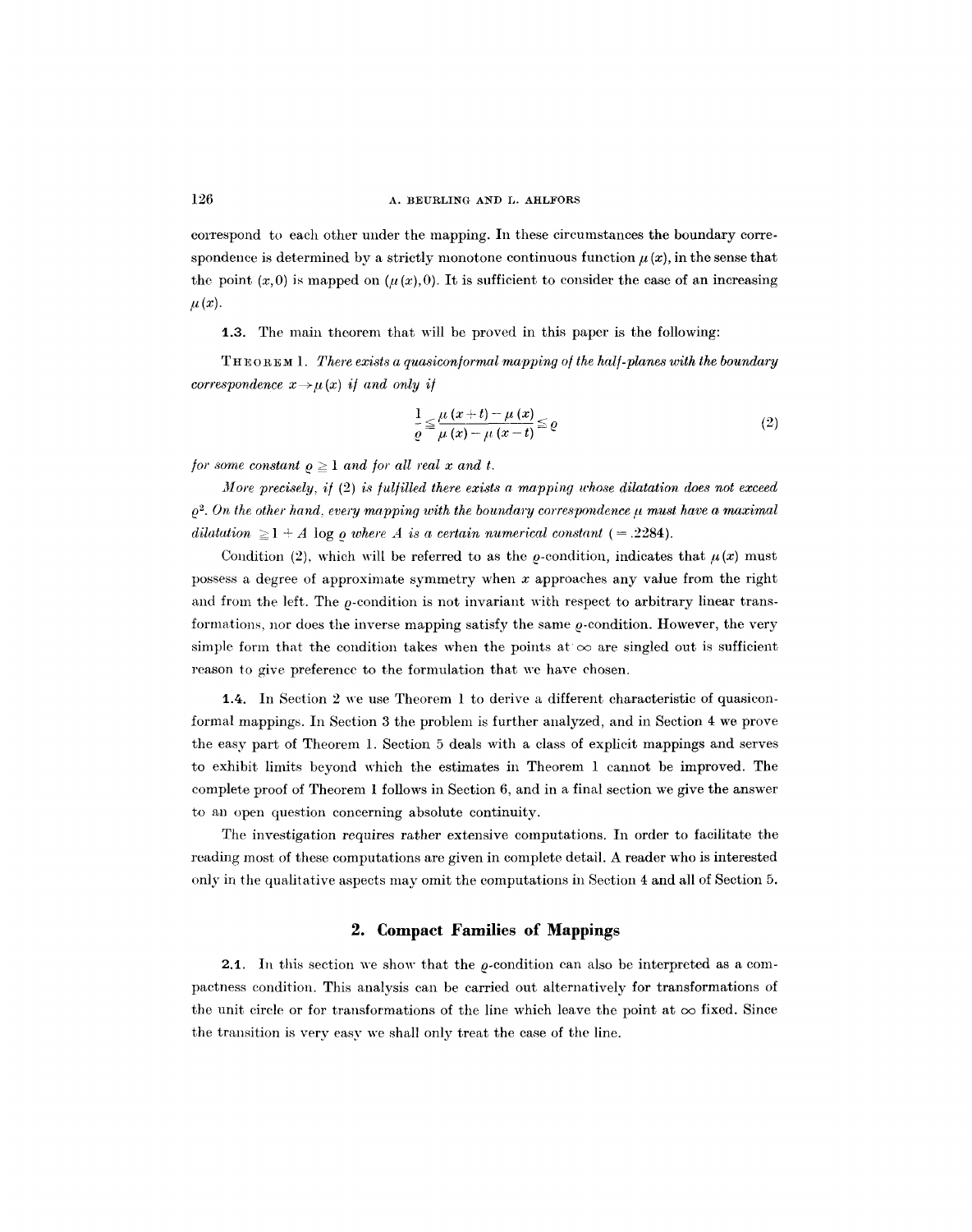As before,  $\mu(x)$  shall denote an increasing function which sets up a 1-1 correspondence of the real line with itself. The linear transformations  $x \rightarrow a x + b$ ,  $a > 0$  will be denoted by S, T. We say that a family M of transformations  $\mu$  is closed under linear transformations if all composed mappings  $S\mu T$  are contained in M together with  $\mu$ .

We shall also say that a mapping is *normalized* if  $\mu(0) = 0$ ,  $\mu(1) = 1$ .

2.2. Let us consider the following compactness condition:

(a) Every infinite set of normalized mappings  $\mu \in M$  contains a sequence  $\{\mu_n\}_{1}^{\infty}$  which *converges to a strictly increasing limit function.* 

The following theorem holds:

THEOREM 2. The mappings  $\mu$  in a family M, which is closed under linear transforma*tions, satisfy a*  $\rho$ *-condition, the same for all*  $\mu$ *, if and only if condition (a) is fulfilled.* 

**2.3.** Suppose first that the  $\rho$ -condition is satisfied. If  $\mu$  is normalized we find

$$
\mu\left(2^{-n+1}\right) \geq \left(1+\frac{1}{\varrho}\right)\mu\left(2^{-n}\right)
$$

for any n, and since  $\mu(1) = 1$  it follows that

$$
\mu\left(2^{-n}\right) \le \left(\frac{\varrho}{\varrho+1}\right)^n\tag{3}
$$

for positive and negative integers  $n$ .

For any a the function

$$
\frac{\mu (a+x)-\mu (a)}{\mu (a+1)-\mu (a)}
$$

is normalized. By (3) we have consequently

$$
\mu(a+x)-\mu(a) \leq (\mu(a+1)-\mu(a))\left(\frac{\varrho}{\varrho+1}\right)^n \tag{4}
$$

as soon as  $0 \leq x \leq 2^{-n}$ . On the other hand, if a is restricted to a finite interval, inequality (3) with negative *n* yields a bound for  $\mu(a + 1) - \mu(a)$ . Hence (4) constitutes an equicontinuity condition on any compact set.

It follows that we can select a convergent sequence from every infinite set of normalized mappings. The limit function is normalized and satisfies the  $\rho$ -condition. For this reason it cannot be constant on any interval. In other words, condition (a) is fulfilled.

2.4. Conversely, suppose that (a) is fulfilled. We set

 $\alpha = \inf \mu (-1), \quad \beta = \sup \mu (-1),$ 

<sup>9- 563802.</sup> *Acta rnathematica.* 96. Imprira4 le 22 octobre 1956.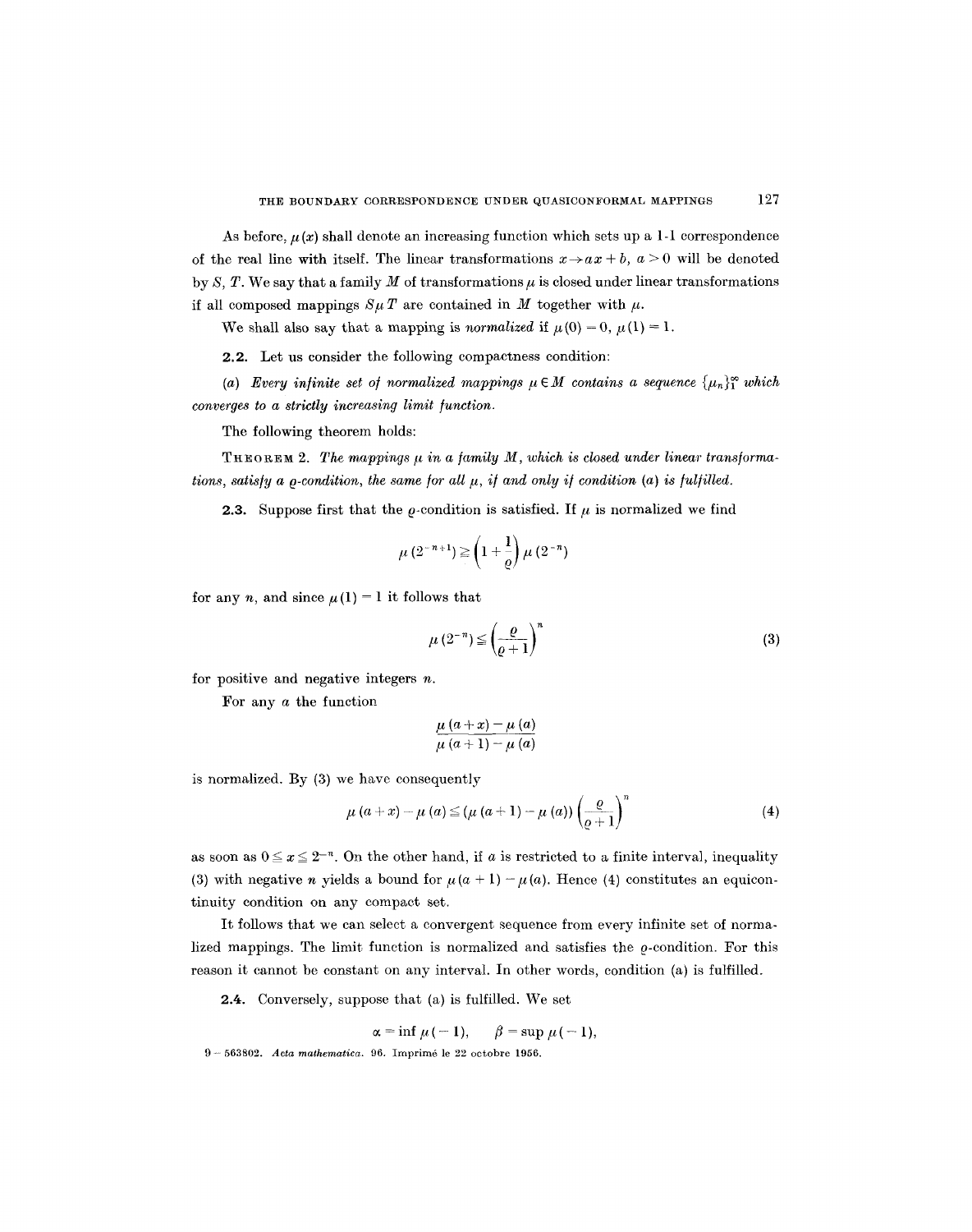where  $\mu$  ranges over all normalized mappings in M. There exists a sequence of  $\mu_n \in M$  such that  $\mu_n$  (-1) $\rightarrow \beta$ . Since a subsequence converges to a strictly monotone function it follows that  $\beta$  < 0. The same reasoning yields  $\alpha$  > -  $\infty$ .

Consider any  $\mu$  in M. The mapping

$$
\nu(x) = \frac{\mu(y + tx) - \mu(y)}{\mu(y + t) - \mu(y)}
$$

is normalized and in  $M$ . Hence

$$
\alpha \leq \frac{\mu (y-t) - \mu (y)}{\mu (y+t) - \mu (y)} \leq \beta
$$

$$
-\frac{1}{\alpha} \leq \frac{\mu (y+t) - \mu (y)}{\mu (y) - \mu (y-t)} \leq -\frac{1}{\beta}.
$$

or

Clearly, this implies the  $\rho$ -condition for  $\rho = \max \left(-\alpha, -\frac{1}{\beta}\right)$ .

2.5. Theorems 1 and 2 yield the following:

COROLLARY. A boundary mapping  $\mu$  can be extended to a quasiconformal mapping *of the halfplanes if and only if the family of all mappings*  $S \mu T$  *satisfies condition (a).* 

Instead of relying on quantitative statements this criterion emphasizes a distinctive qualitative feature.

## **3. Quantities Related to Dilatation**

**3.1.**. If  $f$  is a differentiable mapping of the half-plane on itself we shall denote its maximal dilatation by  $K_f$ . For a given boundary correspondence  $\mu$  we set

$$
K(\mu)=\inf K_f,
$$

where the infimum is with respect to all mappings f such that  $f = \mu$  on the real axis.

The quantity  $K(\mu)$  is in the foreground of our interest, but we shall also find it illuminating to introduce some other quantities of similar character.

**3.2.** A quasiconformal mapping with the maximal dilatation  $K$  has the following property: if the real-valued functions  $U_1$  and  $U_2$  are related by  $U_1(z) = U_2(f(z))$ , then the Dirichlet integrals of  $U_1$  and  $U_2$  over corresponding domains have a ratio which lies between  $1/K$  and  $K$ .

In particular, we may confine the attention to Dirichlet integrals over the whole half-plane. Let  $u_1$  and  $u_2$  be defined on the real axis and related by  $u_1(x) = u_2(\mu(x))$ . We choose  $U_2$  as the solution of Dirichlet's problem with boundary values  $u_2$ . Then the Dirichlet integral  $\mathcal{D}(U_2)$  is given explicitly by  $I(u_2)$  where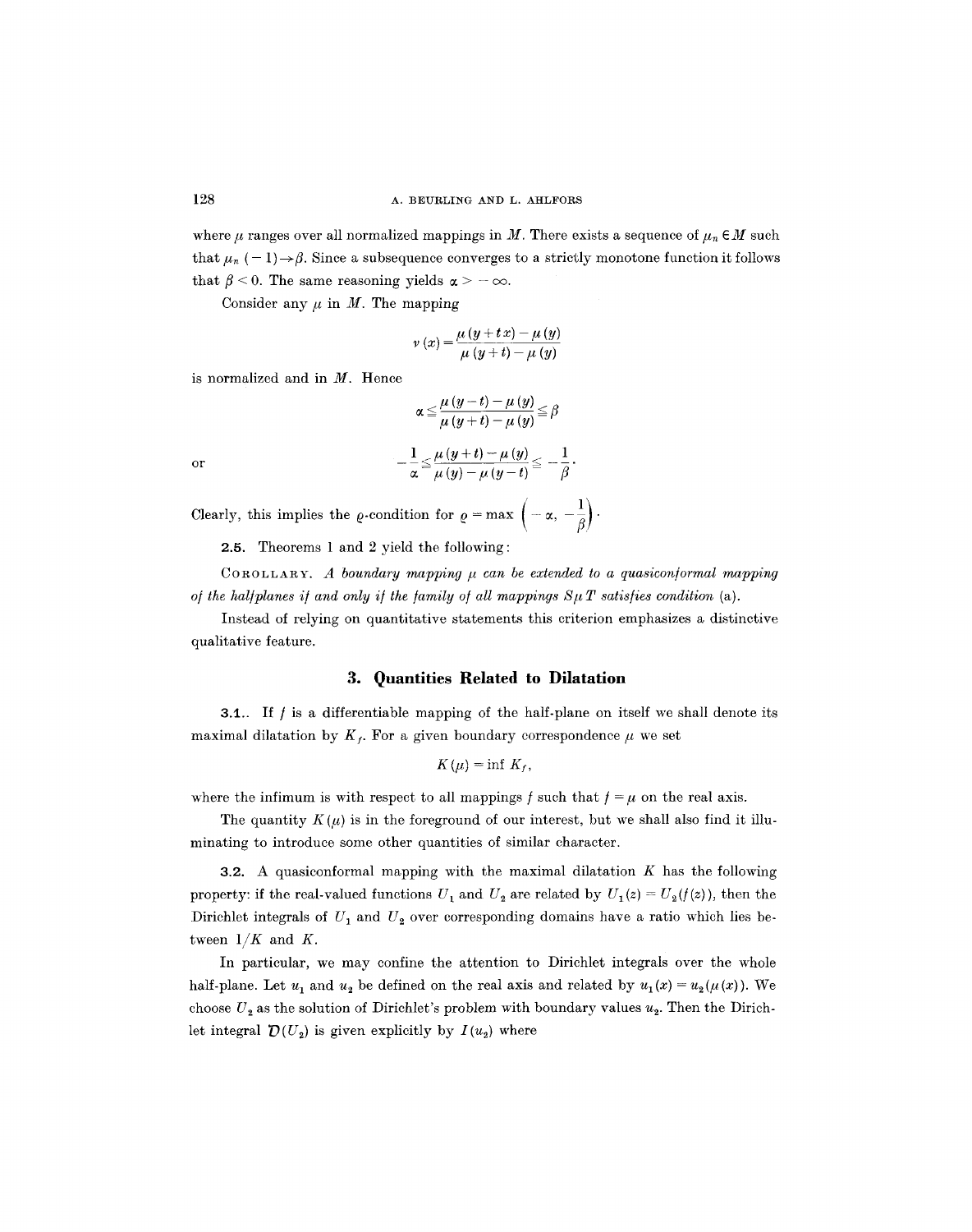$$
I(u) = \frac{1}{2\pi} \int_{-\infty}^{\infty} \int_{-\infty}^{\infty} \left( \frac{u(x) - u(y)}{x - y} \right)^2 dx dy
$$

is the well-known Douglas functional.

By use of the Dirichlet principle we find at once that

$$
I(u_1) \leq \mathcal{D}(U_1) \leq K \mathcal{D}(U_2) = K I(u_2).
$$

Since the same reasoning can be applied to the inverse mapping we have also  $I(u_2) \leq$  $KI(u_1)$ .

This result leads us to introduce a quantity  $K_1(\mu)$ , defined as the least number  $K_1$ such that

$$
\frac{1}{K_1} \le \frac{I(u_2)}{I(u_1)} \le K_1
$$
\n<sup>(5)</sup>

for all pairs of corresponding functions  $u_1, u_2$ . We have just shown that

$$
K_1(\mu) \leq K(\mu).
$$

The quantity  $K_1(\mu)$  may be regarded as more explicit than  $K(\mu)$  inasmuch as its definition does not involve two-dimensional mappings.

3.3. In the circular representation, let  $\alpha_1, \beta_1$  be any two disjoint arcs, and denote their images under the mapping  $\mu$  by  $\alpha_2$ ,  $\beta_2$ . The extremal distance between  $\alpha_1$  and  $\beta_1$ , to be denoted by  $d(\alpha_1, \beta_1)$ , is a function-theoretic quantity which in this simple case can be computed explicitly. It is equal to  $1/\mathcal{D}(U_1)$ , where  $U_1$  is the harmonic function with values 0,1 on  $\alpha_1$ ,  $\beta_1$  whose normal derivative vanishes on the complementary arcs.

The function  $U_1$  minimizes the Dirichlet integral for the prescribed boundary values. Therefore,

$$
\frac{1}{d\left(\alpha_1, \beta_1\right)} = \min \mathcal{D}\left(U_1\right) = \min I\left(u_1\right)
$$

for the class of all function  $u_1$  which are 0 and 1 on  $\alpha_1$ ,  $\beta_1$ . But it follows from (5) that min  $I(u_1) \leq K_1$  min  $I(u_2)$ , and hence that  $d(\alpha_2, \beta_2) \leq K_1 d(\alpha_1, \beta_1)$ .

In the present case there is symmetry between  $\mu$  and its inverse mapping, for the complementary arcs of  $\alpha_1$ ,  $\beta_1$  have the extremal distance  $1/d(\alpha_1, \beta_1)$ . Hence the definition

$$
K_0(\mu) = \sup \frac{d(\alpha_2, \beta_2)}{d(\alpha_1, \beta_1)}
$$
(6)

implies the double inequality

$$
\frac{1}{K_{0}\left(\mu\right)} \leqq \frac{d\left(\alpha_{2},\ \beta_{2}\right)}{d\left(\alpha_{1},\ \beta_{1}\right)} \leqq K_{0}\left(\mu\right)
$$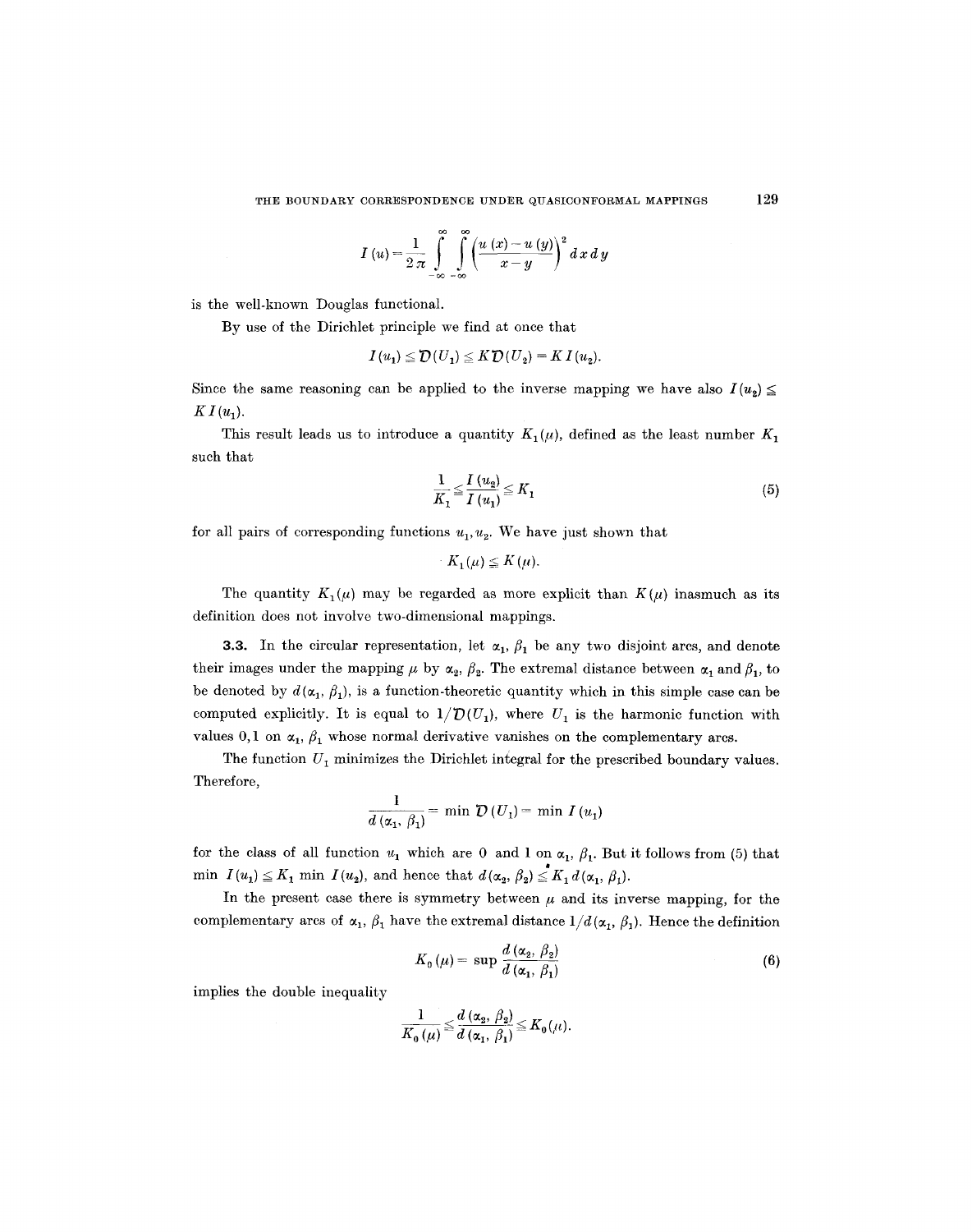130 A. BEURLING AND L. AHLFORS

We have proved that

$$
K_0(\mu) \leq K_1(\mu) \leq K(\mu).
$$

Of these three quantities  $K_0$  is the most explicit, for it is defined as the maximum of a function rather than a functional.

**3.4.** For a given mapping  $\mu$  of the real axis we denote by  $\rho(\mu)$  the smallest value of  $\rho$  such that the  $\rho$ -condition (2) is fulfilled. Our efforts will be directed towards proving inequalities of the form

$$
\Phi(\varrho(\mu)) \leq K_0(\mu) \leq K(\mu) \leq \Psi(\varrho(\mu)).
$$

Here we may let  $\Phi$  and  $\Psi$  denote the best possible functions of their kind. This amounts to setting

$$
\Phi(\varrho) = \inf K_0(\mu) \text{ for } \varrho(\mu) \ge \varrho
$$
  
\n
$$
\Psi(\varrho) = \sup K(\mu) \text{ for } \varrho(\mu) \le \varrho.
$$

The necessity in Theorem 1 will be proved if we show that  $\lim \Phi(q) = \infty$ , and the

sufficiency follows upon showing that  $\Psi(\varrho)$  is finite. It turns out that  $\Phi(\varrho)$  can be determined explicitly, although in transcendental form, and the transcendental expression leads to the elementary minorant mentioned in the theorem. As for  $\Psi(\varrho)$  we prove a slightly better inequality than  $\Psi(\varrho) \leq \varrho^2$ , and for comparison we shall also derive a minorant of  $\Psi$ .

## **4. Proof of the Necessity**

4.1. In order to determine a minorant of  $K_0(\mu)$ , defined by (6), we observe that the extremal distance  $d(\alpha_1,\beta_1)$  is invariant under linear transformations, and hence a function of the cross-ratio of the end points of  $\alpha_1$  and  $\beta_1$ . If  $\alpha_1 = (t_1, t_2), \beta_1 = (t_3, t_4)$  we set

$$
\lambda=\dfrac{t_3-t_2}{t_2-t_1}:\dfrac{t_4-t_3}{t_4-t_1}
$$

and obtain  $d(\alpha_1, \beta_1) = P(\lambda)$ , where P is a known function.

The notation is such that  $P(0) = 0$ ,  $P(\infty) = \infty$ . Also, since the complementary intervals  $(t_2, t_3)$ ,  $(t_4, t_1)$  lead to the reciprocal cross-ratio,  $P(\lambda)P(1/\lambda) = 1$  and  $P(1) = 1$ .

4.2. A minorant for  $K_0(\mu)$  is obtained by restricting the choice of  $\alpha_1, \beta_1$  to intervals of the form  $(x - t, x)$  and  $(x + t, \infty)$ . In this case  $\lambda = 1$ , while the corresponding intervals  $\alpha_2$ ,  $\beta_2$  determine

$$
\lambda'=\frac{\mu\left(x+t\right)-\mu\left(x\right)}{\mu\left(x\right)-\mu\left(x-t\right)}.
$$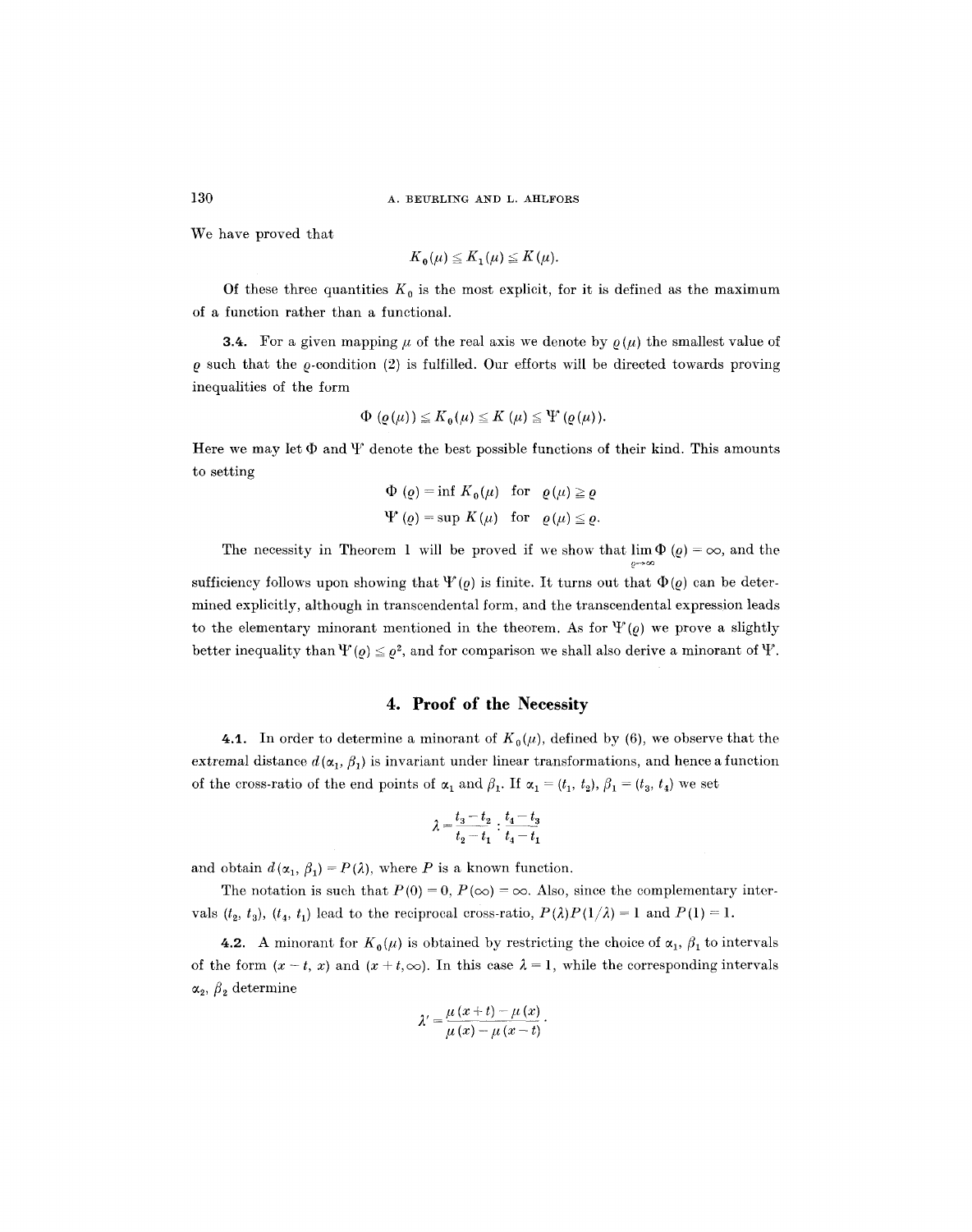Since sup  $\lambda' = \varrho(\mu)$  it follows by (6) that

$$
K_0 \geq P(\varrho).
$$

4.3. On the other hand, let  $\rho > 1$  be given. The upper half-plane with vertices at  $-1,0,1,\infty$  is conformally a square, and the half-plane with vertices at  $-1,0,0,\infty$  is a rectangle whose sides have the ratio  $P(\rho)$ . An affine mapping of the square on the rectangle determines an extremal quasiconformal mapping of the half-plane with constant dilatation  $P(\rho)$ . If the induced mapping of the real axis is denoted by v we have thus  $K(\nu) = P(\rho)$ , while evidently  $\rho(r) \geq \rho$ . The latter inequality implies  $K_0(r) \geq P(\rho)$ , and therefore  $K_0(r) =$  $= K(\nu) = P(\rho)$ . This proves:

*The best lower bound*  $\Phi(\rho)$  *of*  $K_0(\mu)$  *is equal to P(* $\rho$ *), the extremal distance between*  $(-1,0)$  *and*  $(\rho, \infty)$ .

4.4. It is worthwhile to determine elementary estimates for  $P(\rho)$ . The exact expression for  $P(\varrho)$  reads

$$
P\left(\varrho\right)=\int\limits_{1}^{\infty}\frac{dx}{\sqrt{x\left(x-1\right)\left(x+\varrho\right)}}:\int\limits_{0}^{1}\frac{dx}{\sqrt{x\left(1-x\right)\left(x+\varrho\right)}}.
$$

On introducing the hypergeometrie function

$$
F(t) = F\left(\frac{1}{2}, \frac{1}{2}, 1, t\right) = \frac{1}{\pi} \int_{0}^{1} \frac{dx}{\sqrt{x(1-x)(1-xt)}}
$$

it is possible to write

$$
P\left(\varrho\right) = \frac{F\left(\frac{\varrho}{1+\varrho}\right)}{F\left(\frac{1}{1+\varrho}\right)}.
$$

A classical computation (Carath6odory, *Funktionentheorie* II, p. 169) yields

$$
\varrho P'(\varrho) = \frac{1}{\pi} F \left( \frac{1}{\varrho + 1} \right)^{-2} \cdot
$$

Here  $F[1/(\varrho + 1)]$  varies between  $F(0) = 1$  and  $F(\frac{1}{2}) = 1.1803$ . Consequently we can write

$$
P(\varrho)-1=\theta(\varrho)\,\log\,\varrho,
$$

where  $\theta(\varrho)$  increases from  $\theta(1) = .2284$  to  $\theta(\infty) = 1/\pi = .3183$ .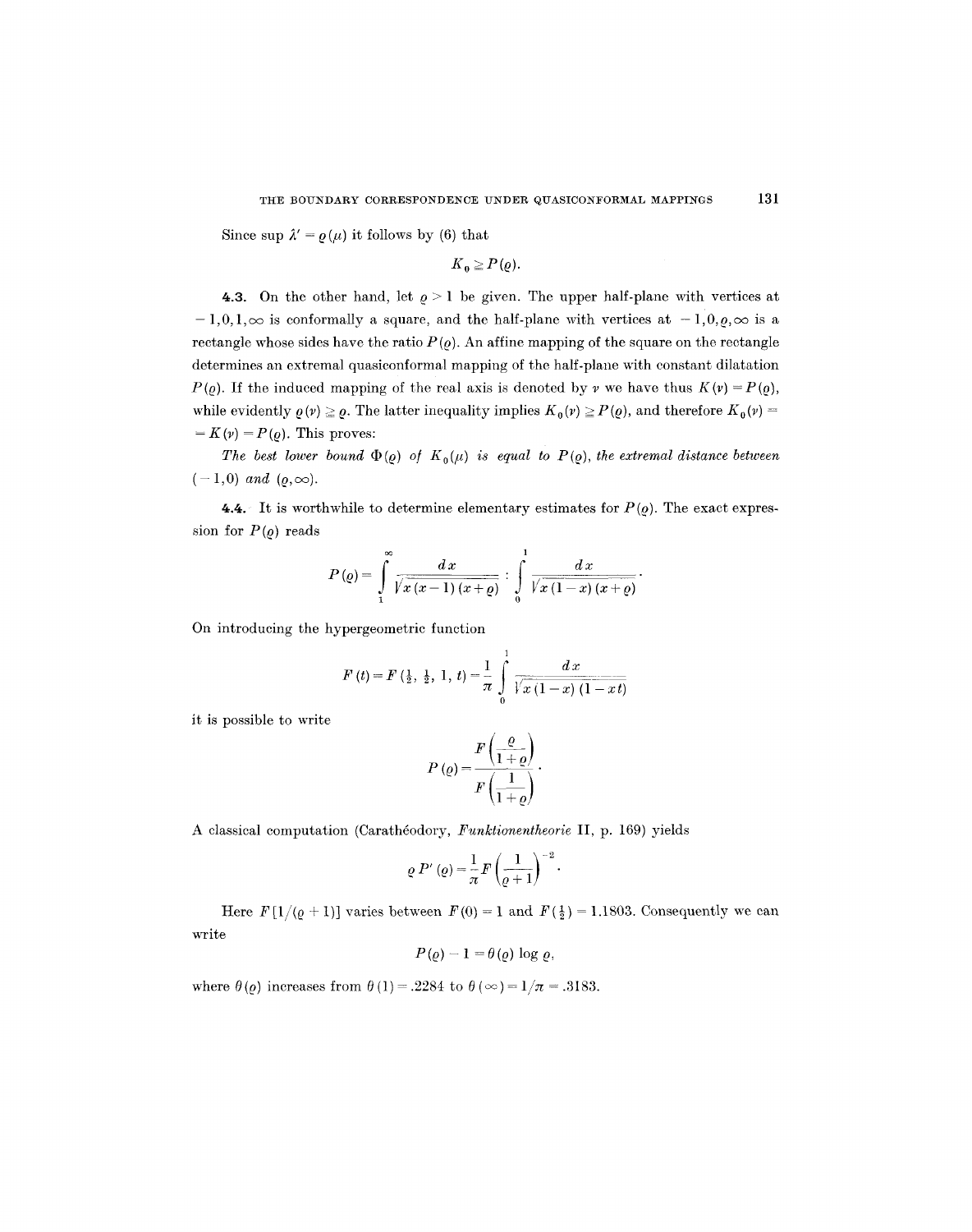## 132 A. BEURLING AND L. AHLFORS

## **5. A Class of Explicit Mappings**

**5.1.** In this section we study a class of explicit mappings for which  $K(\mu)$  and  $\rho(\mu)$ can be computed. They are used to determine a minorant of  $\Psi(\varrho)$  (see 3.4 for the definition of  $\Psi$ ).

For any given  $\alpha > 0$  we consider

$$
\mu(x) = \operatorname{sgn} x \cdot |x|^{\alpha}.\tag{7}
$$

A corresponding mapping is obtained by setting  $|f(z)| = |z|^2$ , arg  $f(z) = \arg z$ . In terms of  $s = \log z$  and  $\sigma = \log f(z)$  the mapping is affine,

$$
\sigma = \alpha \text{ Re } s + i \text{ Im } s,
$$

and we see at once that the dilatation is constantly equal to  $\alpha$  if  $\alpha \geq 1$  and  $1/\alpha$  if  $\alpha \leq 1$ . It follows that  $K(\mu) \leq \max (\alpha, 1/\alpha)$ .

**5.2.** In order to determine  $K_0(\mu)$  we consider the intervals  $(-r, -1/r)$  and  $(1/r, r)$ for  $r > 1$ . Their extremal distance is given by  $P(4r^2/(r^2-1)^2)$ , and the image intervals have the extremal distance  $P(4r^{2\alpha}/(r^{2\alpha}-1)^2)$ . From the asymptotic development  $P(t) \sim \pi/\log(1/t)$ for small  $t$  we obtain

$$
P\left(\frac{4 r^2}{(r^2-1)^2}\right) \sim \frac{\pi}{2 \log r} \qquad r \to \infty
$$
  

$$
P\left(\frac{4 r^{2\alpha}}{(r^{2\alpha}-1)^2}\right) \sim \frac{\pi}{2 \alpha \log r} \qquad r \to \infty,
$$

and hence the ratio tends to  $\alpha$ . We conclude that  $K_0(\mu) \ge \max(\alpha, 1/\alpha)$ . Together with  $K_0(\mu) \leq K(\mu) \leq \max (\alpha, 1/\alpha)$  it follows that

$$
K_{\mathbf{0}}(\mu) = K(\mu) = \max(\alpha, 1/\alpha).
$$

5.3. Because  $\mu(kx) = \text{sgn } k \cdot |k|^{\alpha} \mu(x)$ , the ratio

$$
\frac{\mu(x+t)-\mu(x)}{\mu(x)-\mu(x-t)}
$$

takes the same values as

$$
\frac{\mu(1+t)-1}{1-\mu(1-t)}.
$$
\n(8)

We must therefore study the maximum of  $(8)$  in its dependence on the parameter  $\alpha$ . The cases  $\alpha \geq 1$  and  $\alpha \leq 1$  will be treated separately.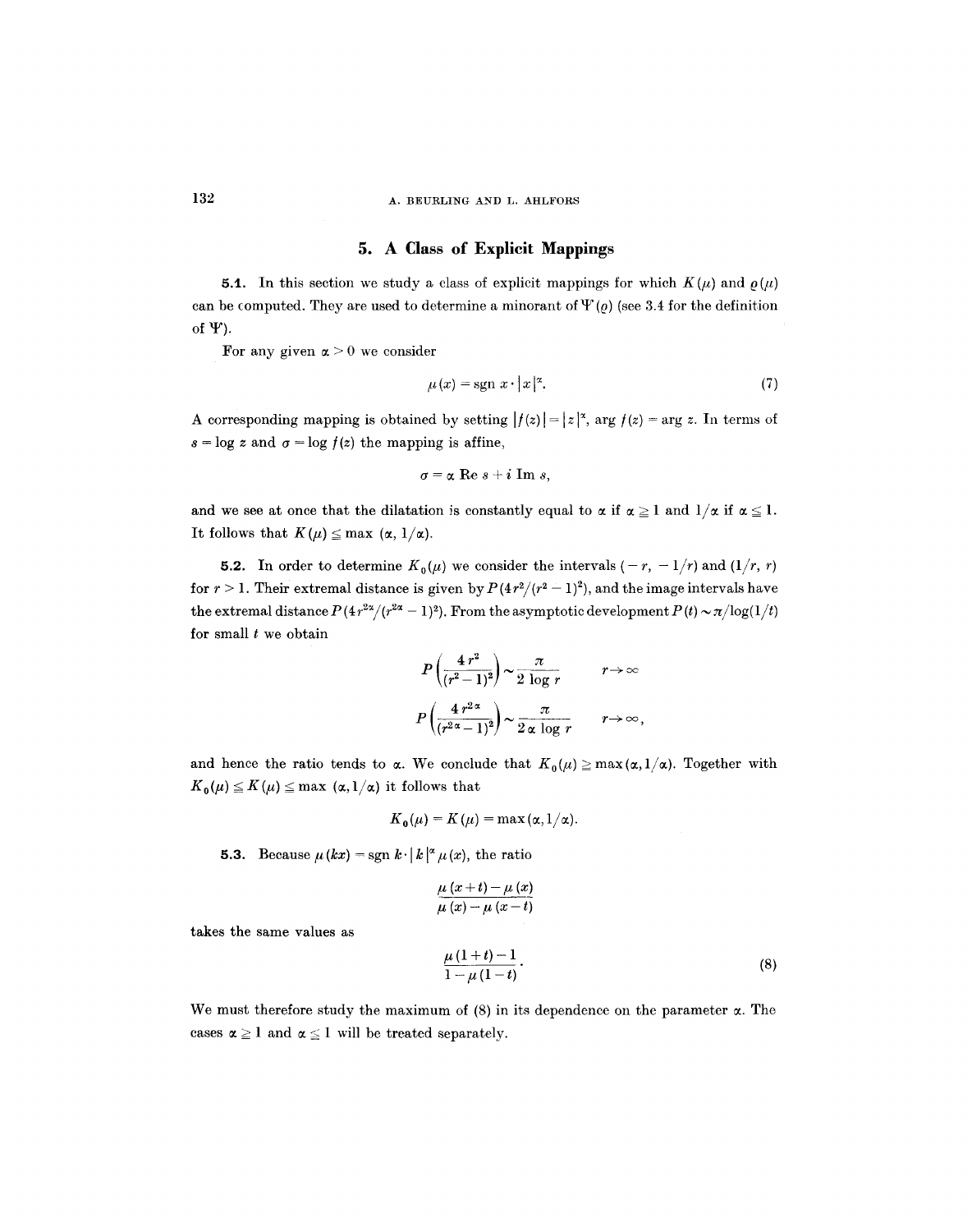**5.4.** Suppose first that  $\alpha > 1$ . For  $0 < t < 1$  (8) takes the form

$$
\frac{(1+t)^{\alpha}-1}{1-(1-t)^{\alpha}}.
$$
\n(9)

A look at the graph of  $x^{\alpha}$  shows that  $[(1 + t)^{\alpha} - 1]/t$  increases and  $[1 - (1 - t)^{\alpha}]/t$  decreases with increasing t. Hence (9) is increasing and attains its maximum for  $t = 1$ , its minimum 1 for  $t = 0$ .

For  $t > 1$  (8) becomes

$$
q(t) = \frac{(t+1)^{\alpha} - 1}{(t-1)^{\alpha} + 1}.
$$

A simple calculation shows that  $q'(t)$  has the same sign as

$$
p(t) = (t+1)^{1-\alpha} + (t-1)^{1-\alpha} - 2.
$$

But  $p(t)$  decreases from  $\infty$  for  $t = 1$  to  $-2$  for  $t = \infty$ . Therefore  $q(t)$  has a single maximum which is attained at the root  $t_{\alpha}$  of the equation

$$
(t+1)^{1-\alpha}+(t-1)^{1-\alpha}=2.
$$

The value of the maximum equals

$$
q(t_{\alpha}) = \left(\frac{t_{\alpha}+1}{t_{\alpha}-1}\right)^{\alpha-1} = 2(t_{\alpha}+1)^{\alpha-1}-1.
$$
 (10)

From what we have said it follows also that the values of  $(8)$  are  $>1$  for  $t > 0$ , and hence <1 for  $t < 0$ . We conclude that  $\rho(\mu) = q(t_{\alpha})$ .

5.5. As  $\alpha \rightarrow 1$  it is clear that  $t_{\alpha} \rightarrow \sqrt{2}$ . To obtain an elementary bound for  $q(t_{\alpha})$  we observe that  $p(\sqrt{2}) > 0$  for the simple reason that  $(\sqrt{2} + 1)^{1-\alpha}$  and  $(\sqrt{2}-1)^{1-\alpha}$  are reciprocals. This implies  $t_{\alpha} > \sqrt{2}$ , and by (10) we find that

$$
\varrho(\mu)=q(t_\alpha)\leq (V2+1)^{2(\alpha-1)}.
$$

We know that  $K(\mu) = \alpha$  and are thus able to conclude that

$$
\Psi\left(\varrho\right) \ge 1 + \frac{\log\varrho}{2\log\left(\sqrt{2} + 1\right)}.\tag{11}
$$

5.6. For large values of  $\rho$  the estimate (11) can be replaced by a much better one which we find by choosing  $\alpha = 1/K < 1$ . The corresponding value of  $\varrho(\mu)$  can be calculated in the same way as above, with the difference that  $(8)$  is now  $\leq 1$  for positive t. Accordingly, we find that  $\varrho(\mu) = 1/q(t_{\alpha})$  where  $q(t)$  and  $t_{\alpha}$  have the same meaning as before.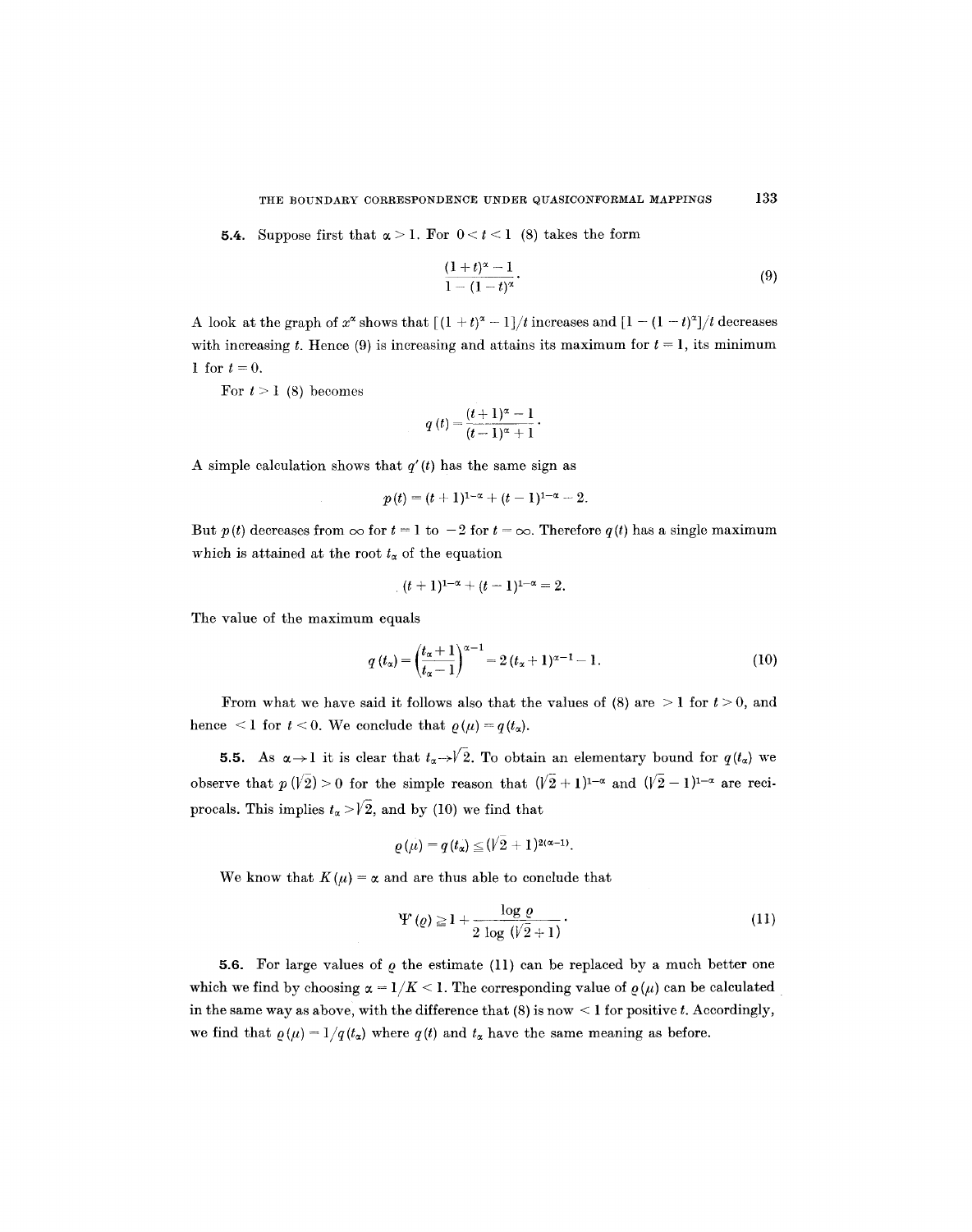This time we are interested in small values of  $\alpha$ , and it is easily seen that  $t_{\alpha} \sim 1 + \alpha \log 2$  for  $\alpha \rightarrow 0$ . We shall show in a moment that  $p(1 + \alpha \log 2) \ge 0$ , provided that  $\alpha$  is sufficiently small. Since  $p(t)$  is now increasing this implies  $t_{\alpha} < 1 + \alpha \log 2$ .

By use of (10) we obtain

$$
q(t_{\alpha}) \ge 2(2+\alpha \log 2)^{\alpha-1} - 1 \ge \frac{2^{\alpha}}{1+\frac{\alpha}{2}\log 2} - 1 \ge \frac{1+\alpha \log 2}{1+\frac{\alpha}{2}\log 2} - 1
$$

$$
= \frac{\frac{\alpha}{2}\log 2}{1+\frac{\alpha}{2}\log 2}.
$$

On substituting  $q(t_x) = 1/q$  and  $\alpha = 1/K$  we are led to the estimate

$$
\Psi\left(\varrho\right) \geq \frac{\log 2}{2} \left(\varrho - 1\right) \tag{12}
$$

which is valid for sufficiently large  $\rho$ .

To prove our contention that  $p(1 + \alpha \log 2) > 0$  we make use of the inequalities  $e^x \ge 1 + x$  and  $(1 + x)^{-\alpha} \ge 1 - \alpha x$ . We obtain

$$
(2+\alpha \log 2)^{1-\alpha} = (2+\alpha \log 2) 2^{-\alpha} \left(1+\frac{\alpha}{2} \log 2\right)^{-\alpha}
$$

$$
\geq (2+\alpha \log 2) (1-\alpha \log 2) \left(1-\frac{\alpha^2}{2} \log 2\right)
$$

$$
\geq 2-\alpha \log 2-\alpha^2 (1+\log 2) \log 2
$$

and further

$$
(\alpha \log 2)^{1-\alpha} = \alpha \log 2 \ (\alpha \log 2)^{-\alpha}
$$
  
\$\geq \alpha \log 2 \ (1 - \alpha \log \alpha - \alpha \log \log 2).\$

When these inequalities are added we find that  $p(1 + \alpha \log 2) \ge 0$  as soon as

$$
\log 1/\alpha \geq 1 + \log 2 + \log \log 2,
$$

i.e. if  $\alpha \le \frac{1}{2e \log 2}$ .

Hence the estimate (12) is valid for  $\rho > 4e + 1$ .

# **6. The Sufficiency Proof**

6.1. It remains to find an upper bound for  $K$  when  $\rho$  is given. To this end we must construct explicit quasiconformal mappings with a given boundary correspondence  $\mu$ .

We define a mapping  $f(x, y) = u(x, y) + iv(x, y)$  by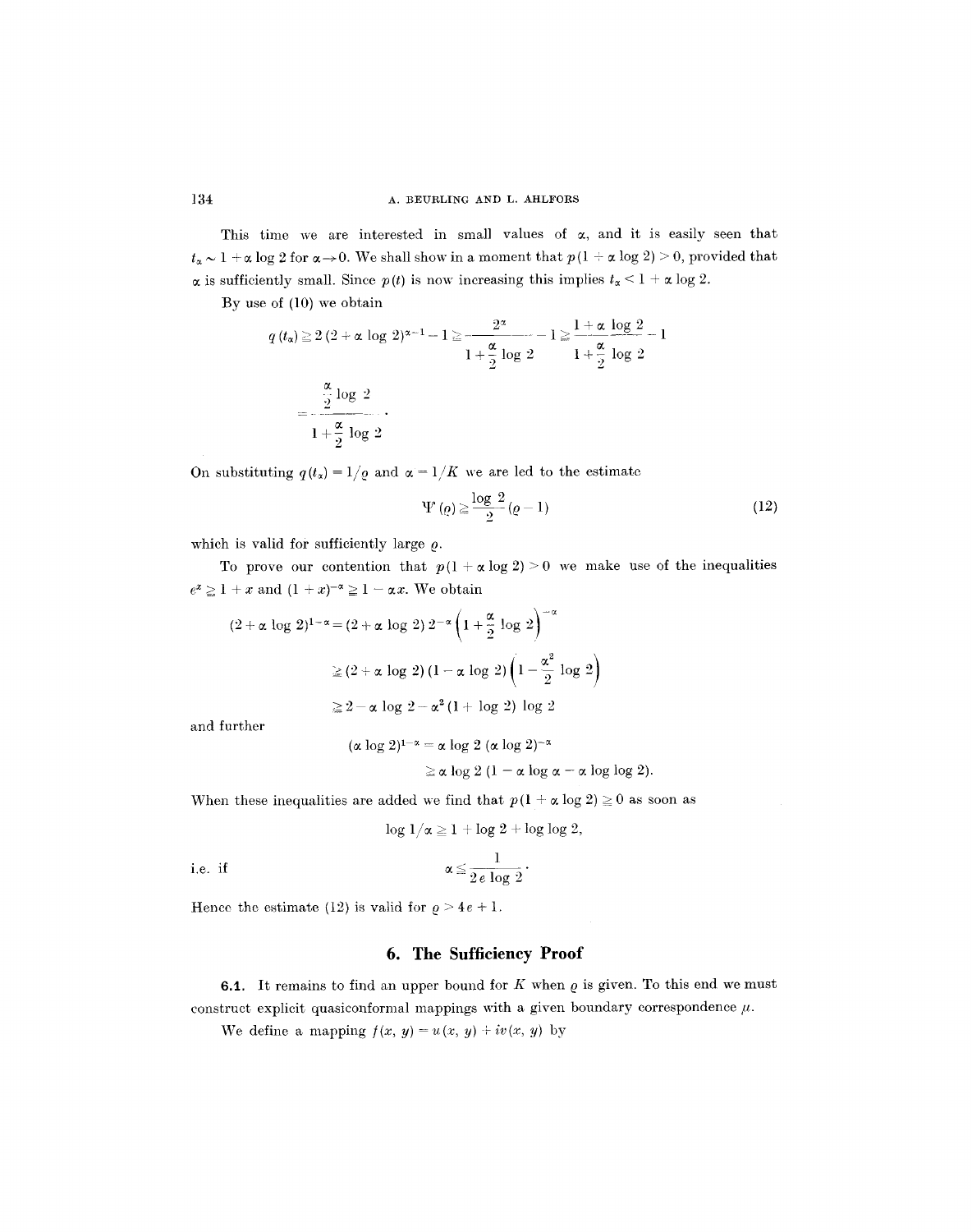$$
u(x, y) = \int_{-\infty}^{\infty} \frac{1}{y} K_1 \left( \frac{x - t}{y} \right) \mu(t) dt = \int_{-\infty}^{\infty} K_1(t) \mu(x + yt) dt
$$
  

$$
v(x, y) = r \int_{-\infty}^{\infty} \frac{1}{y} K_2 \left( \frac{x - t}{y} \right) \mu(t) dt = r \int_{-\infty}^{\infty} K_2(t) \mu(x + yt) dt
$$
 (13)

where the kernels  $K_1$ ,  $K_2$  are given as follows

$$
K_1(x) = \begin{cases} \frac{1}{2} & \text{for } -1 < x < 1 \\ 0 & \text{for } |x| \ge 1 \end{cases}, \quad K_2(x) = K_1(x) \text{ sign } x.
$$

We observe that  $f(x, y)$  is defined by a linear operation on the boundary values  $\mu(x)$ ,

$$
f(x, y) = \int_{-\infty}^{\infty} \frac{1}{y} K\left(\frac{x-t}{y}\right) \mu(t) dt, \qquad (K = K_1 + i r K_2).
$$

The constant  $r > 0$  is a parameter which we shall use later to make the dilatation as small as we can.

Without use of the notations  $K_1, K_2$  the definition can be rephrased as

$$
u(x, y) = \frac{1}{2} \int_{0}^{1} [\mu (x + ty) + \mu (x - ty)] dt
$$
  

$$
v(x, y) = \frac{r}{2} \int_{0}^{1} [\mu (x + ty) - \mu (x - ty)] dt
$$
 (14)

**6.2.** The following properties are evident:  $u$  and  $v$  are defined and continuous in the closed half-plane  $y \ge 0, v > 0$  for  $y > 0$ , and  $u(x,0) = u(x), v(x,0) = 0$ . Hence  $f(z)$  has the right boundary values.

As to the behavior at  $\infty$  we see that  $u(x, y) \to +\infty$  for  $x \to +\infty$  and  $u(x, y) \to -\infty$ for  $x \to -\infty$ , uniformly in y. Similarly,  $v(x, y) \to +\infty$  for  $y \to +\infty$ , and the convergence is uniform when x is restricted to a finite interval. We conclude that  $f(z) \rightarrow \infty$  for  $z \rightarrow \infty$ .

It will be seen that the Jacobian of the mapping is always positive. In view of this fact, and by virtue of the boundary correspondence, it is a simple matter to show that the mapping is automatically topological, and that the image of the half-plane,  $y > 0$  is the whole half-plane  $v > 0$ .

6.3. We shall have to determine the partial derivatives of u and v at a point  $(x_0, y_0)$ ,  $y_0 > 0$ . It is easy to prove that the derivatives of a convolution of the form used in (13) are given by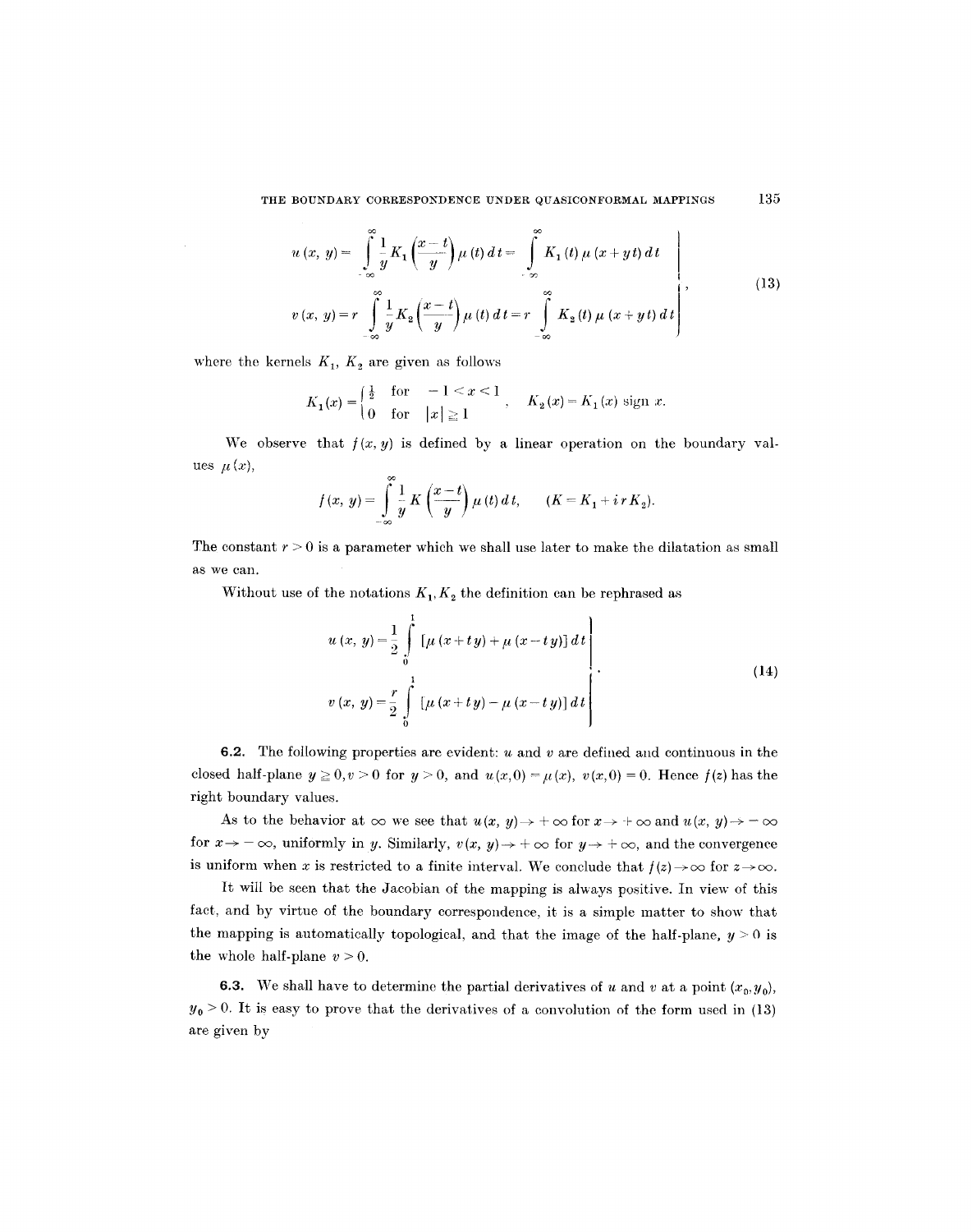$$
\frac{\partial}{\partial x}\int_{-\infty}^{\infty} K(t) \mu (x+yt) dt = \frac{1}{y}\int_{-\infty}^{\infty} K(t) d\mu (x+yt)
$$
  

$$
\frac{\partial}{\partial y}\int_{-\infty}^{\infty} K(t) \mu (x+yt) dt = \frac{1}{y}\int_{-\infty}^{\infty} t K(t) d\mu (x+yt).
$$

Consequently, if we introduce the notations

$$
\alpha = \frac{1}{y_0} \int_0^1 d\mu (x_0 + y_0 t), \qquad \beta = \frac{1}{y_0} \int_0^0 d\mu (x_0 + y_0 t)
$$
  

$$
\alpha' = \frac{1}{y_0} \int_0^1 t d\mu (x_0 + y_0 t), \quad \beta' = -\frac{1}{y_0} \int_0^0 t d\mu (x_0 + y_0 t)
$$
 (15)

we obtain

$$
u_x = \alpha + \beta, \qquad u_y = \alpha' - \beta'
$$
  

$$
v_x = r(\alpha - \beta), \qquad v_y = r(\alpha' + \beta').
$$

On substituting these values in (1) we find

$$
D+\frac{1}{D}=\frac{(\alpha^2+\beta^2+\alpha'^2+\beta'^2)(1+r^2)+2(\alpha\beta-\alpha'\beta')(1-r^2)}{2r(\alpha\beta'+\alpha'\beta)}.
$$
 (16)

It is to be noted that  $\alpha$ ,  $\beta$ ,  $\alpha'$ ,  $\beta'$  are all positive. This substantiates our claim that  $u_xv_y - u_yv_x = 2r(\alpha \beta' + \alpha' \beta) > 0.$ 

**6.4.** Since  $v(t) = \mu(x_0 + y_0 t)$  satisfies the same  $\rho$ -condition as  $\mu(t)$  we lose no generality if we choose  $x_0 = 0$ ,  $y_0 = 1$  in (15). In other words, it amounts merely to a change of notation if we replace (15) by

$$
\alpha = \int_{0}^{1} d\mu \qquad \beta = \int_{-1}^{0} d\mu
$$

$$
\alpha' = \int_{0}^{1} t d\mu \qquad \beta' = -\int_{-1}^{0} t d\mu.
$$

By means of the  $\varrho$ -condition

$$
\frac{1}{\varrho} \leq \frac{\mu(x+t) - \mu(x)}{\mu(x) - \mu(x-t)} \leq \varrho
$$
\n(17)

we obtain at once  $\alpha/\varrho \leq$ 

$$
\alpha/\varrho \leq \beta \leq \varrho \alpha. \tag{18}
$$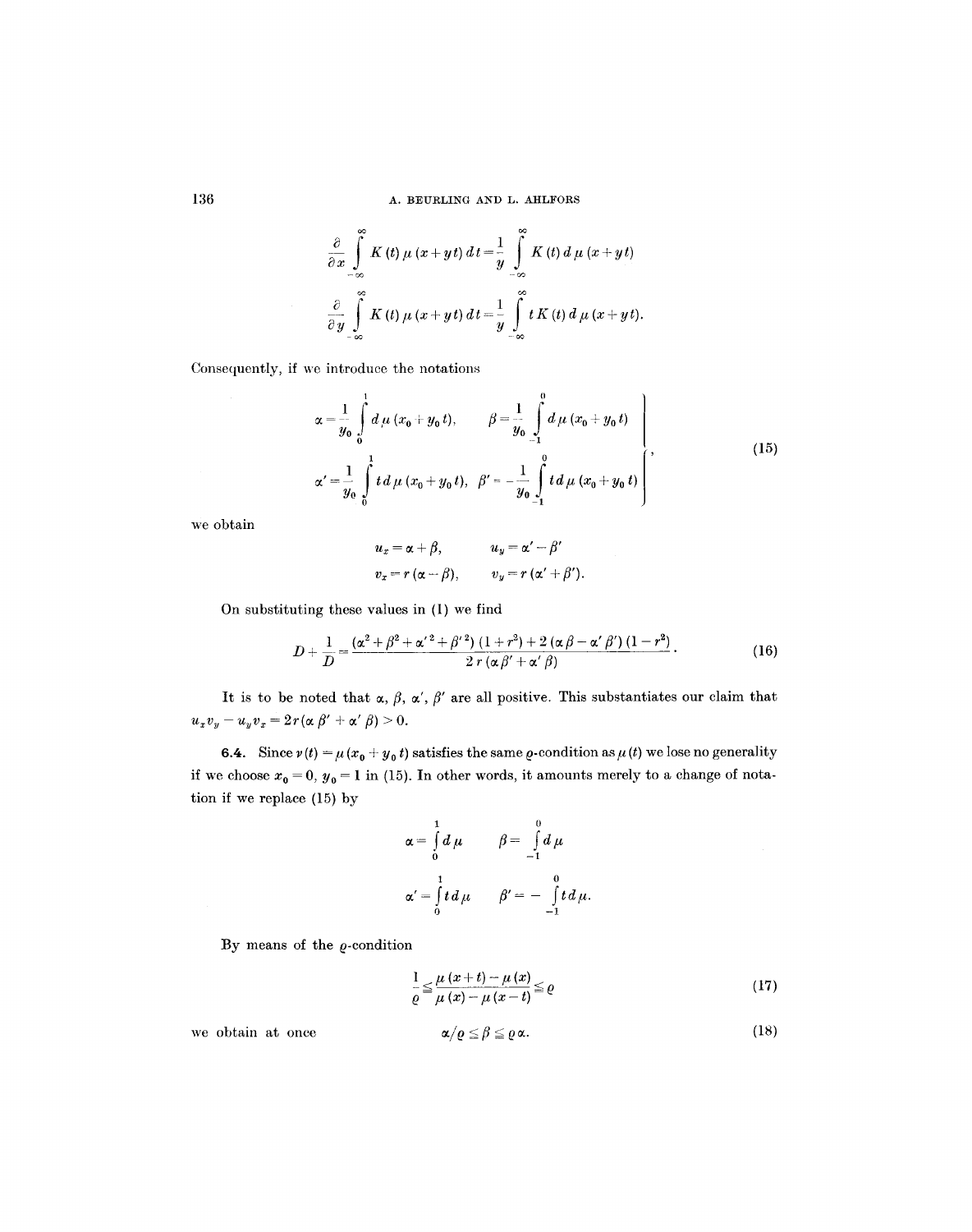6.5. Corresponding estimates of  $\alpha'/\alpha$  and  $\beta'/\beta$  are a little less obvious. We prove in this respect:

LEMMA. The ratios  $\alpha'/\alpha$  and  $\beta'/\beta$  lie between  $1/(q + 1)$  and  $\varrho/(q + 1)$ .

For the purpose of proving the Lemma we may assume that  $\mu(0) = 0, \mu(1) = 1$ . Then

$$
\alpha'=1-\int\limits_0^1\mu\,d\,t,
$$

and we have to prove that

$$
\frac{1}{\varrho+1} \le \int\limits_0^1 \mu \, dt \le \frac{\varrho}{\varrho+1} \,. \tag{19}
$$

Let  $C_{\varrho}$  be the family of all  $\mu$  which are normalized by  $\mu(0) = 0$ ,  $\mu(1) = 1$  and satisfy (17) for points  $x - t$ ,  $x$ ,  $x + t$  contained in the interval (0,1). We set

$$
M(x)=\sup_{\mu\,\epsilon\,C_{\varrho}}\,\mu\,(x).
$$

It is clear that  $M(\frac{1}{2}) \leq \varrho/(\varrho + 1)$ . Furthermore, it follows from the definition of  $M(x)$  that

$$
M\left(x\right)\leq M\left(\frac{1}{2}\right)M\left(2\,x\right),\hspace{0.5cm}0\leq x\leq \frac{1}{2}.
$$
 Hence  

$$
M\left(\frac{1}{2}+x\right)\leq M\left(\frac{1}{2}\right)+\left(1-M\left(\frac{1}{2}\right)\right)M\left(2\,x\right),\hspace{0.5cm}0\leq x\leq \frac{1}{2}.
$$
 Hence  

$$
M\left(x\right)+M\left(\frac{1}{2}+x\right)\leq M\left(\frac{1}{2}\right)+M\left(2\,x\right).
$$

and 
$$
\int_{0}^{1} M(x) dx = \int_{0}^{1/2} [M(x) + M(\frac{1}{2} + x)] dx \leq \frac{1}{2} M(\frac{1}{2}) + \frac{1}{2} \int_{0}^{1} M(x) dx.
$$

We conclude that

$$
\int\limits_0^1\mu\,d\,t\leq\,\int\limits_0^1\,M\,(x)\,d\,x\leq M\;(\tfrac{1}{2})\leq\frac{\varrho}{\varrho+1}\,.
$$

The left-hand inequality in (19) follows on replacing  $\mu(t)$  by  $1 - \mu(1 - t)$ . The same bounds for  $\beta'/\beta$  are found when we replace  $\mu(t)$  by  $-\mu(-t)$ .

**6.6.** We simplify (16) by writing  $\alpha' = \xi \alpha$ ,  $\beta' = \eta \beta$ . Then

$$
D+\frac{1}{D}=\frac{1}{2\,r\,(\xi+\eta)}\left\{\left[\frac{\alpha}{\beta}\,(1+\xi^2)+\frac{\beta}{\alpha}\,(1+\eta^2)\right](1+r^2)+2\,(1-\xi\,\eta)\,(1-r^2)\right\},\,
$$

and the point  $({\xi}, \eta)$  is restricted to the square

$$
\frac{1}{\varrho+1}\leq \xi,\,\eta\leq \frac{\varrho}{\varrho+1}.
$$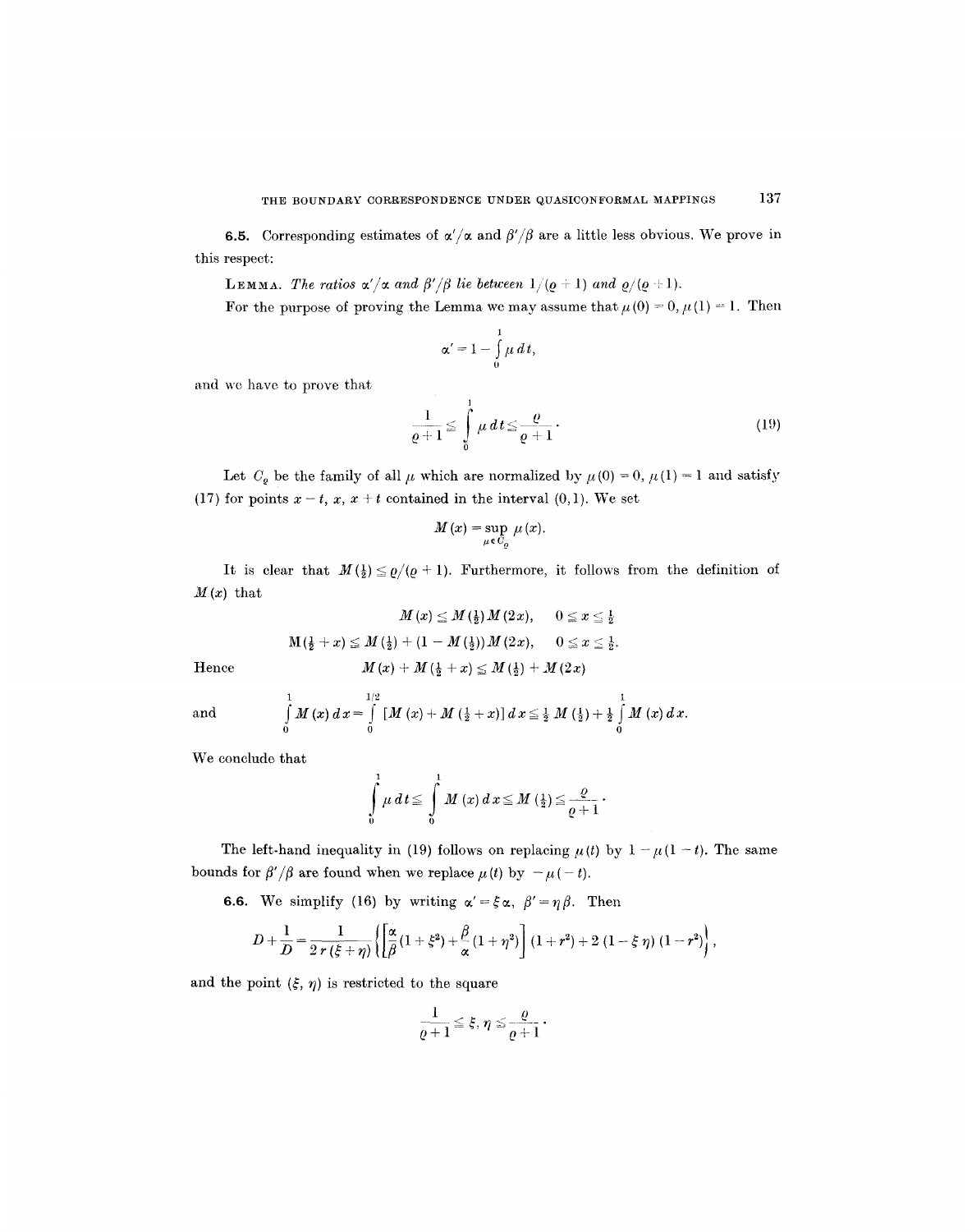Because of the symmetry we may suppose that  $\xi \ge \eta$ . Under this condition our expression has its largest value when  $\alpha/\beta$  attains its maximum  $\rho$ . Hence we find that

$$
D + \frac{1}{D} \leq F(\xi, \eta) \tag{20}
$$

 $\bf where$ 

$$
F(\xi, \eta) = \frac{a(\xi, \eta)}{r} + b(\xi, \eta) r,
$$

$$
a(\xi, \eta) = \frac{(\varrho + 1)^2 + (\varrho \xi - \eta)^2}{2(\xi + \eta)}, \qquad b(\xi, \eta) = \frac{(\varrho - 1)^2 + (\varrho \xi + \eta)^2}{2(\xi + \eta)}.
$$

The functions  $a(\xi, \eta)$  and  $b(\xi, \eta)$  are seen to be convex (from below) for  $\xi + \eta > 0$ . Hence the maximum of  $F(\xi, \eta)$  in the triangle under consideration can only be attained at one of the vertices

$$
\left(\frac{1}{\varrho+1},\, \frac{1}{\varrho+1}\right),\ \left(\frac{\varrho}{\varrho+1},\frac{1}{\varrho+1}\right) \quad \text{or} \quad \left(\frac{\varrho}{\varrho+1},\, \frac{\varrho}{\varrho+1}\right).
$$

We denote the values at these points by  $F_1$ ,  $F_2$ ,  $F_3$  respectively, and set  $F_i = a_i/r + b_ir$ .

6.7. We have already proved that the dilatation is bounded, for it follows from (20) that

$$
D+\frac{1}{D}\leq \max (F_1, F_2, F_3).
$$

It remains to determine an explicit bound by suitable choice of r.

In order to treat this technical question we compute

$$
a_1 - a_2 = \frac{(e-1) (e^2 + 3 e + 4)}{4 (e+1)}
$$
  
\n
$$
b_1 - b_2 = \frac{(e-1) (e^3 - e - 4)}{4 (e+1)^2}
$$
  
\n
$$
a_1 - a_3 = \frac{(e-1) (e^4 + 3 e^3 + 8 e^2 + 3 e + 1)}{4 e^2 (e+1)}
$$
  
\n
$$
b_1 - b_3 = \frac{(e-1) (e^5 - e^3 + 3 e + 1)}{4 e^2 (e+1)^2}.
$$

It is seen that  $a_1 - a_3$  and  $b_1 - b_3$  are both  $\geq 0$  for  $\rho \geq 1$ , and hence  $F_1 \geq F_3$  for all r. Consequently, we need only compare  $F_1$  and  $F_2$ .

The inequality  $F_1 \geq F_2$  holds if

$$
(a_1 - a_2) + (b_1 - b_2) r^2 \ge 0.
$$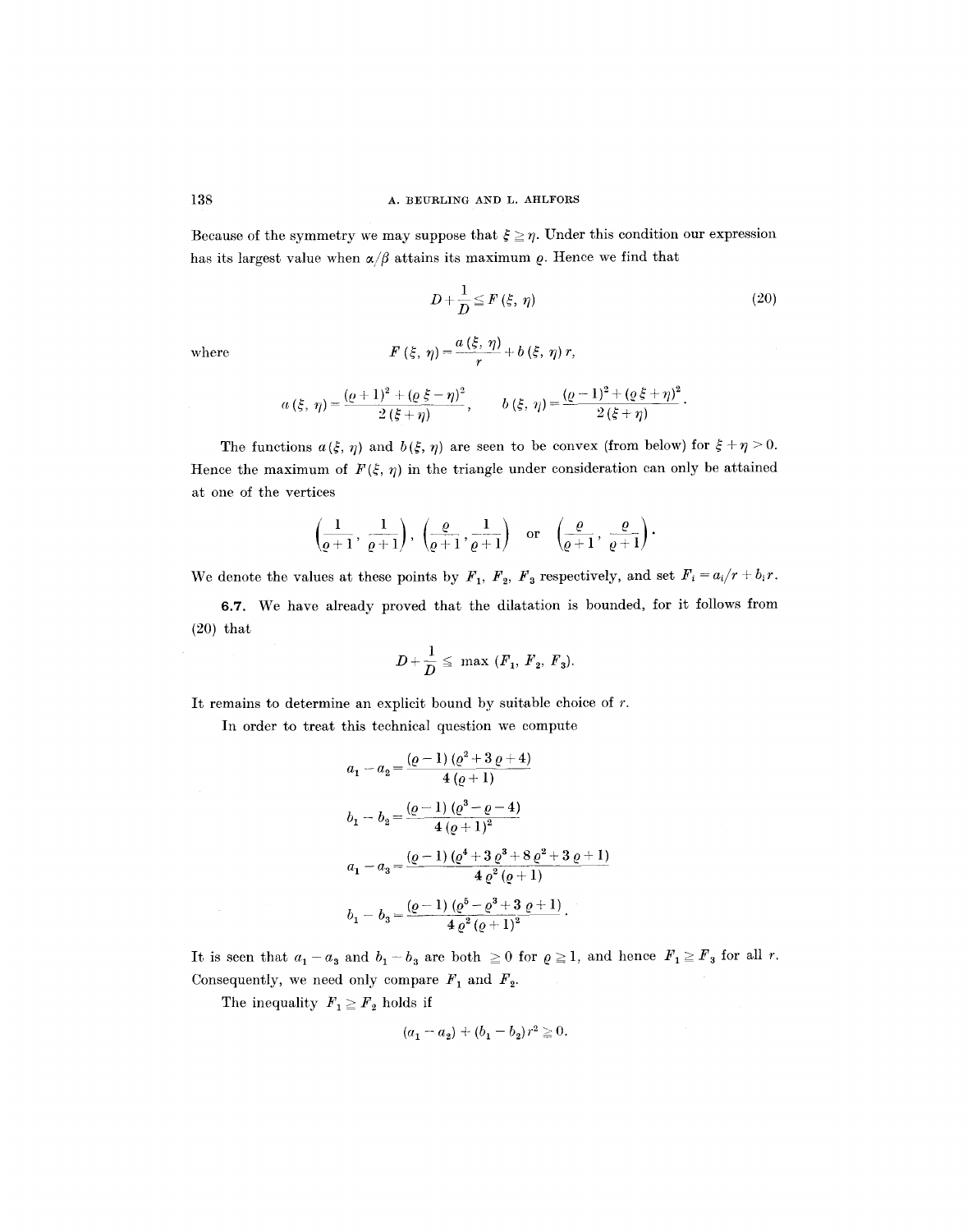The minimum of  $F_1$  is attained for  $r = \sqrt{a_1/b_1}$ , and we conclude that this minimum is greater than the corresponding value of  $F<sub>2</sub>$  if

$$
(a_1 - a_2) b_1 + (b_1 - b_2) a_1 \ge 0.
$$

After a lengthy computation one finds that this expression equals

$$
\frac{(\varrho-1)^2(\varrho^5+5\,\varrho^4+11\,\varrho^3+9\,\varrho^2-6)}{8\,(\varrho+1)^3},
$$

and hence that it is indeed positive.

Accordingly, we have proved that

$$
K + \frac{1}{K} \leq \min \ F_1 = 2\sqrt{a_1 \ b_1},
$$

and hence that

$$
K \leq \sqrt{a_1 b_1} + \sqrt{a_1 b_1 - 1}.
$$

We prefer to replace this complicated result by the simpler inequality  $K \leq \varrho^2$  announced in the theorem. To obtain it, it is sufficient to show that

$$
4 a_1 b_1 \leq \left(\varrho^2 + \frac{1}{\varrho^2}\right)^2.
$$

Explicitly, this inequality reads

$$
(\varrho-1)(3\varrho^7+\varrho^6+8\varrho^5+12\varrho^4-4\varrho-4)\geqq 0,
$$

and it is obviously satisfied for all  $\rho \geq 1$ .

## **7. Absolute Continuity**

7.1. It has been an open question whether the boundary correspondence induced by a quasiconformal mapping is always given by an absolutely continuous function  $\mu$ . Our Theorem 1 reduces this question to one that deals only with monotone functions of a real variable. The answer is in the negative, and even the following stronger statement is true:

THEOREM 3. *There exists a quasicon/ormal mapping o/the hall-plane on itsel/ whose boundary correspondence is given by a completely singular function*  $\mu$  *with*  $\rho(\mu)$  *arbitrary close to 1.1* 

<sup>&</sup>lt;sup>1</sup> We wish to acknowledge that Mr. Errett Bishop has also constructed a function which satisfies a  $\rho$ -condition without being absolutely continuous. The construction that we shall use is essentially different from his.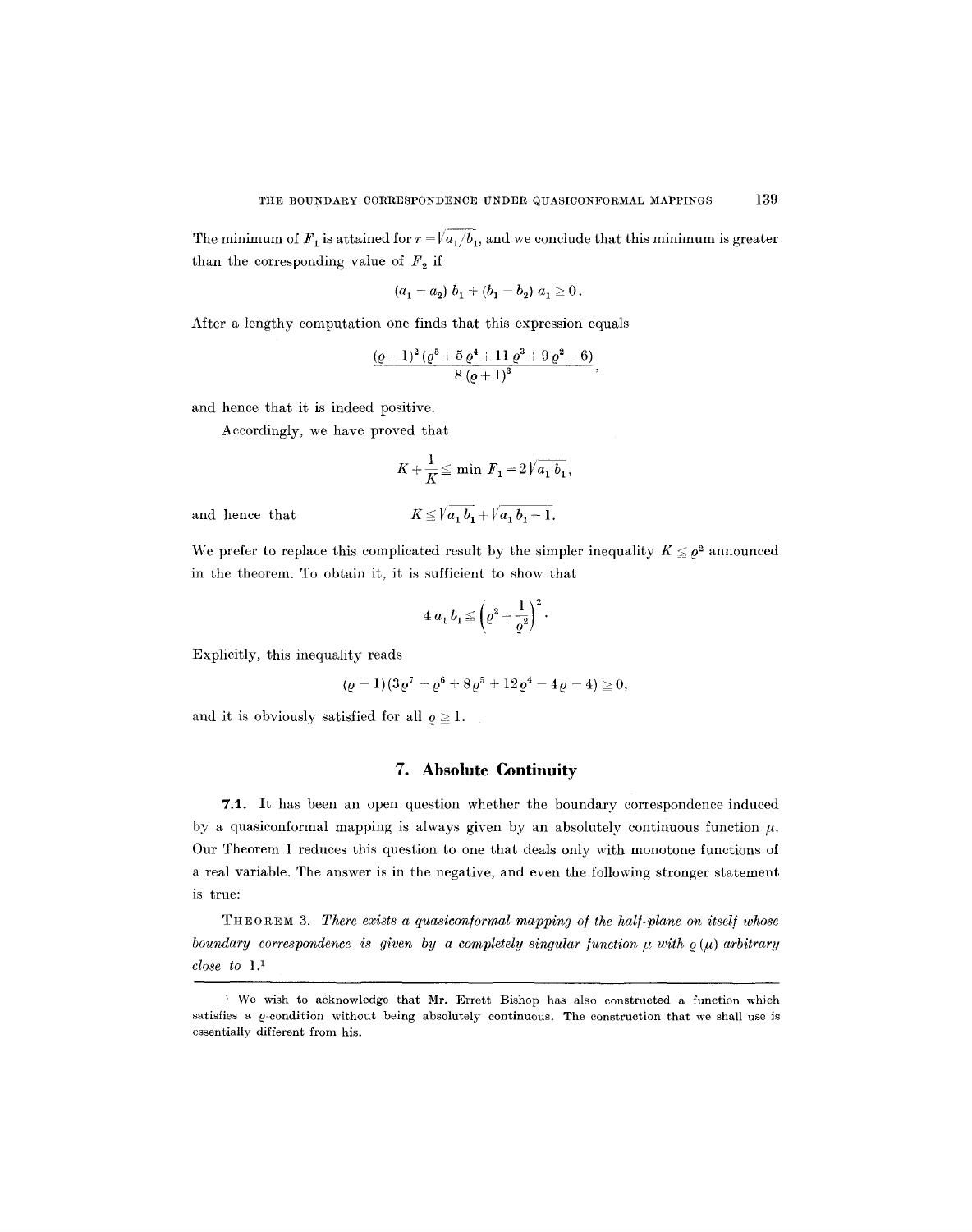From a function-theoretic vantage point the most striking consequence of this theorem is that the distinction between sets of zero and positive harmonic measure is not preserved under quasiconformal mappings.

7.2. Let  $\rho > 1$  be given. We choose an increasing sequence of numbers  $\rho_r$ ,  $1 \leq \rho_r \leq \rho$ , and a fixed number  $\lambda$ ,  $0 < \lambda < (Q_1 - 1)/(Q_1 + 1)$ .

We are going to construct an infinite sequence of integers  $0 \le n_1 \le n_2 \le \cdots$  with the property that the functions  $\mu_{\nu}(x)$ , defined by

$$
\mu_r(x) = \int\limits_0^x \prod_{i=1}^r (1 + \lambda \cos \, \pi_i(x) \, dx,
$$

satisfy  $\rho(\mu_r) \leq \rho_r$  and converge to a singular function  $\mu(x)$  with  $\rho(\mu) \leq \rho$ .

To simplify the notation we shall use the same symbols  $\mu_{\nu}$  and  $\mu$  for the corresponding interval and set functions. Since

$$
\mu_{r+1}(x) = \int_{0}^{x} (1 + \lambda \cos n_{r+1} x) \mu'_{r}(x) dx
$$

we have

$$
1-\lambda \leq \frac{\mu_{\nu+1}\left(\omega\right)}{\mu_{\nu}\left(\omega\right)} \leq 1+\lambda
$$

for any interval  $\omega$ . For any pair of intervals  $\omega$ ,  $\omega'$  we obtain

$$
\frac{1-\lambda}{1+\lambda} \leq \frac{\mu_{\nu+1}(\omega)}{\mu_{\nu+1}(\omega')} : \frac{\mu_{\nu}(\omega)}{\mu_{\nu}(\omega')} \leq \frac{1+\lambda}{1-\lambda}.
$$
\n(21)

**7.3.** We can choose an arbitrary  $n_1 > 0$ , for it is obvious that  $\varrho(\mu_1) \leq (1 + \lambda)/(1 - \lambda)$  $\leq \varrho_1$ . Suppose that  $n_1, \ldots, n_r$  have been determined. If

$$
n_{r+1} > N_r = \sum_{i=1}^r n_i,
$$

then  $\int \mu'_r(x) \cos n_{r+1}x dx=0.$ 

For this reason, and by Riemann-Lebesgue's Lemma,

$$
\int\limits_{0}^{x}\mu_{\nu}^{'}(x)\,\cos\,n_{\nu+1}\,x\,d\,x\rightarrow0
$$

when  $n_{\nu+1}\rightarrow\infty$ , uniformly for all x. Hence  $\mu_{\nu+1}$  tends uniformly to  $\mu_{\nu}$ .

 $2\,\pi$ 

0

Let  $\omega$  and  $\omega'$  denote two neighboring intervals  $(x - t, x)$  and  $(x, x + t)$  of length t. Since  $\mu'_{r}(x)$  is uniformly continuous we can find  $\eta_{r} > 0$  so that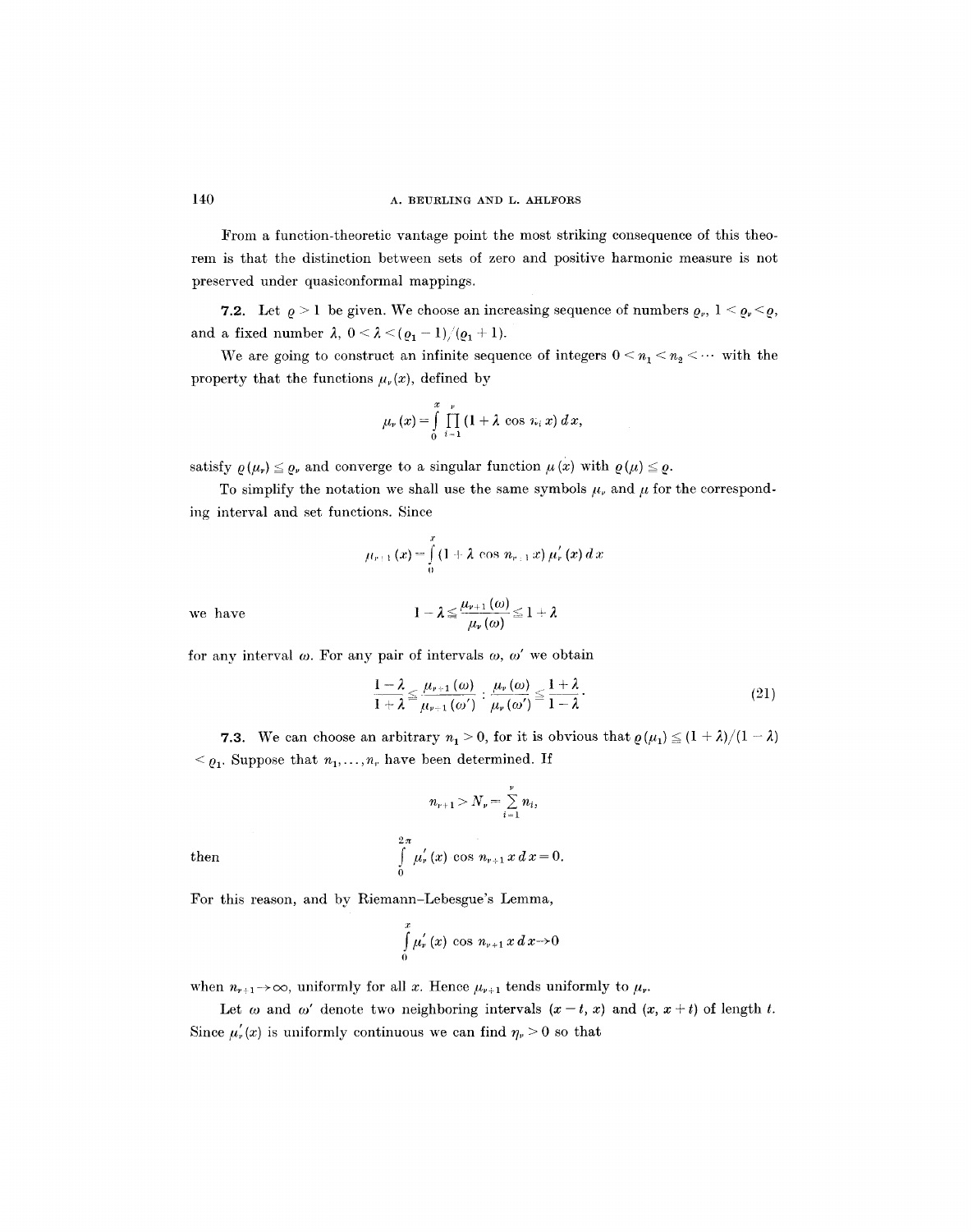$$
\frac{1+\lambda}{1-\lambda}\frac{1}{\varrho_{\nu+1}}\!\leq\!\frac{\mu_{\nu}\left(\omega\right)}{\mu_{\nu}\left(\omega'\right)}\!\leq\!\frac{1-\lambda}{1+\lambda}\varrho_{\nu+1}
$$

whenever  $t < \eta_{\nu}$ . Together with (21) it follows that

$$
\frac{1}{\varrho_{\nu+1}} \le \frac{\mu_{\nu+1}(\omega)}{\mu_{\nu+1}(\omega')} \le \varrho_{\nu+1} \tag{22}
$$

under the same condition on t.

Because  $\mu_{n+1}$  tends uniformly to  $\mu_{n}$ , and because  $\rho(\mu_{n}) \leq \rho_{n} < \rho_{n+1}$ , we can choose  $n_{\nu+1}$  so that (22) is also true for  $t \geq \eta_{\nu}$ . In other words, we can choose  $n_{\nu+1}$  so that  $\rho(\mu_{\nu+1})$  $\leq \varrho_{\nu+1}$ . In addition, we can and will make sure that

$$
\left| \mu_{\nu+1} \left( x \right) - \mu_{\nu} \left( x \right) \right| < \frac{1}{\nu^2 \, N_{\nu}} \tag{23}
$$

for all  $x$ .

7.4. For  $\nu \rightarrow \infty$  the sequence  $\{\mu_{\nu}\}\$  converges uniformly to a non-decreasing limit function  $\mu$ . It is clear that  $\mu (0) = 0$ ,  $\mu (x + 2\pi) = \mu (x) + 2\pi$ , and  $\rho (\mu) \leq \rho$ . We claim that  $\mu$  is purely singular.

To see this we write

$$
g(x) = \log (1 + \lambda \cos x) = \sum_{-\infty}^{\infty} \gamma_k e^{ikx},
$$

where

$$
\gamma_0 = \frac{1}{2 \pi} \int_{0}^{2\pi} \log (1 + \lambda \cos x) \, dx = -a < 0
$$

and  $\sum |\gamma_k| < \infty$ .  $\sum_{-\infty} |\gamma_k| < \infty$ . We determine q so that

$$
\sum_{|k|>q}|\gamma_k|<\frac{a}{2}.
$$

Then 
$$
g(x) < -\frac{a}{2} + \sum_{1 \leq x \leq x} \gamma_k e^{ikx}
$$

and 
$$
\log \mu'_{\nu}(x) = \sum_{j=1}^{\nu} g(n_j x) < -\frac{\nu a}{2} + \sum_{1 \leq |k| \leq q} \left( \sum_{j=1}^{\nu} \gamma_k e^{ikn_j x} \right) = -\frac{\nu a}{2} + \phi_{\nu}(x).
$$
 (24)

The Fourier expansion of  $\phi$ , contains at most  $2 q \nu$  different powers, and in each term the coefficient is